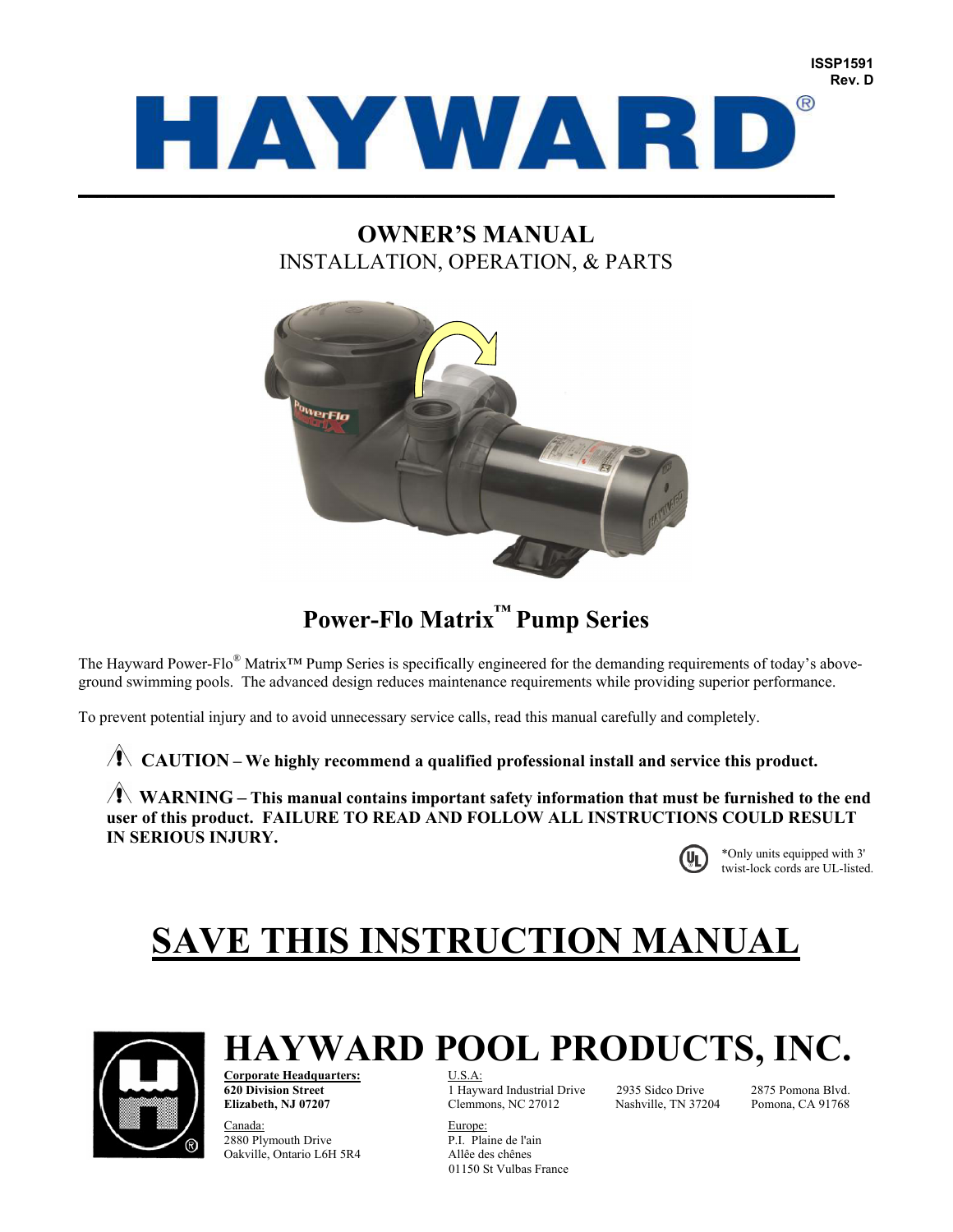**Power-Flo Matrix™ Pump Series \_\_\_\_\_\_\_\_\_\_\_\_\_\_\_\_\_\_\_\_**

|                                               | <b>PRODUCT REGISTRATION</b><br>(Retain For Your Records) |  |
|-----------------------------------------------|----------------------------------------------------------|--|
| DATE OF INSTALLATION                          |                                                          |  |
| INITIAL PRESSURE GAUGE READING (CLEAN FILTER) |                                                          |  |
| <b>PUMP MODEL</b>                             | <b>HORSEPOWER</b>                                        |  |
| <b>FILTER MODEL</b>                           | <b>SERIAL NUMBER</b>                                     |  |

# **IMPORTANT SAFETY INSTRUCTIONS**

When installing and using this electrical equipment, basic safety precautions should always be followed, including the following: Failure to follow instructions may result in injury.

# **READ AND FOLLOW ALL INSTRUCTIONS IN THIS OWNER'S MANUAL AND ON EQUIPMENT.**

## **KEEP SAFETY LABELS IN GOOD CONDITION AND REPLACE IF MISSING OR DAMAGED.**

**WARNING** – To reduce risk of injury, do not permit children to use or climb on this product. The ANSI/NSPI 4 Standard (above-ground and on-ground pools) advises that components such as the filtration system, pumps, and heaters be positioned to prevent their being used as a means of access to the pool by young children. Closely supervise children at all times.

 **CAUTION –** The Power-Flo Matrix™ Pump Series is intended for use on permanently installed above-ground swimming pools and may also be used with hot tubs and spas if so marked. Do NOT use with storable pools. A permanently installed pool is constructed in or on the ground or in a building such that it cannot be readily disassembled for storage. A storable pool is constructed so that it is capable of being readily disassembled for storage and reassembled to its original integrity.

Though this product is designed for outdoor use, it is strongly advised to protect the electrical components from the weather. Select a well-drained area, one that will not flood when it rains. It requires free circulation of air for cooling. Do not install in a damp or non-ventilated location.

Bond motor to pool structure. Use a solid copper conductor, size or larger. Run wire from external bonding lug to reinforcing rod or mesh. Connect a No. 8 AWG (8.4 mm²) solid copper bonding wire to the pressure wire connector provided on the motor housing and to all metal parts of swimming pool, spa, or hot tub, and to all electrical equipment, metal piping or conduit within 5 ft. (1.5 m) of inside walls of swimming pool, spa, or hot tub. (In Canada use No. 6 AWG bonding wire.)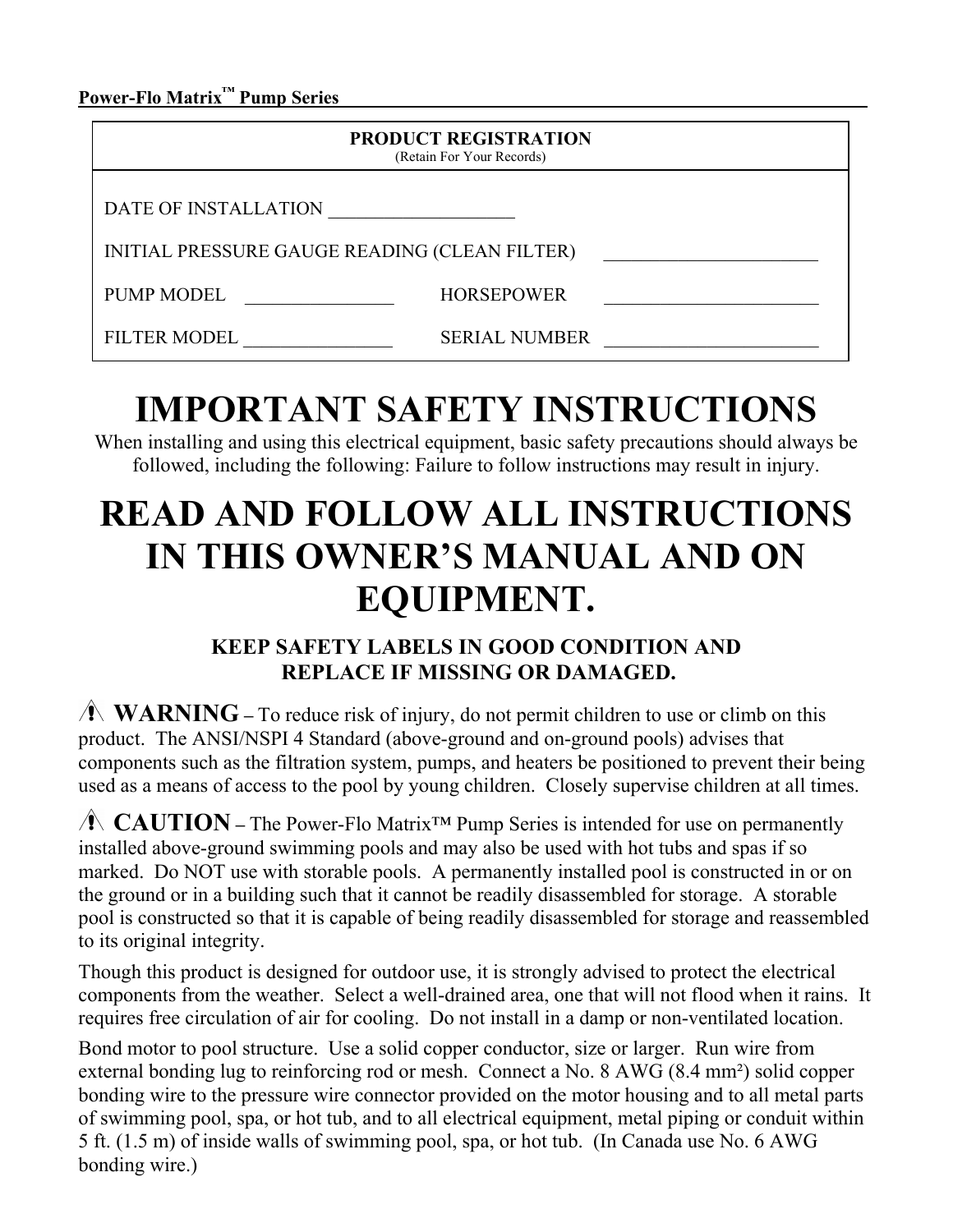## **Power-Flo Matrix™ Pump Series \_\_\_\_\_\_\_\_\_\_ \_\_\_\_\_\_\_\_\_\_\_\_\_\_\_\_\_\_\_\_\_\_\_\_**

NOTE: The National Electrical Code (NEC) permits use of a cord with a maximum 3 ft. (1 m) length. If your pump is equipped with a cord complying with the NEC, the following three (3) items apply.



 **WARNING – Risk of Electric Shock.** Connect only to a grounding type receptacle protected by a Ground Fault Circuit Interrupter (GFCI). Contact a qualified electrician if you cannot verify that the receptacle is protected by a GFCI.

**WARNING** – To reduce the risk of electric shock replace damaged cord immediately. Do NOT bury cord. Locate cord to minimize abuse from lawn

mowers, hedge trimmers and other equipment.

**WARNING** – To reduce the risk of electric shock, do NOT use an extension cord to connect unit to electric supply. Provide a properly located outlet. Qualified personnel MUST do all electrical wiring.



 **CAUTION –** All suction and discharge valves **MUST** be **OPEN** when starting the filter system. Failure to do so could result in severe personal injury and/or property damage. All drains and suction covers MUST have properly installed covers securely attached with the screws supplied with the covers. If screws are lost, order replacement parts from your supplier.

 **DANGER – Suction Entrapment Hazard.** Never use the pool or spa if a drain cover is damaged, cracked, missing, or not securely attached. Suction in drains and suction outlets can cause drowning, disembowelment, hair or body entrapment, severe injury, and death. Disembowelment, entrapment, or drowning is possible when body parts or hair come in contact with damaged, broken, cracked, missing, or unsecured drain covers and suction outlets. Suction from pumps with only one drain or suction outlet can cause disembowelment, entrapment, or drowning. Pumps for pools and spas require two (2) functioning suction outlets at least three (3) feet apart, on two (2) walls or on the floor and one (1) wall of the pool or spa. Installation of pump and suction outlets must be in compliance with all applicable local building codes. Replace damaged, broken, cracked, missing, or unsecured drain covers and suction outlets immediately.

## **WARNING – Hazardous Pressure.** Pumps, filters, and other

equipment/components of a swimming pool filtration system operate under pressure. Incorrectly installed and/or improperly tested filtration equipment and/or components may fail resulting in injury and/or property damage. A qualified pool professional MUST conduct all pressure tests. This product is intended for above-ground/on-ground swimming pool applications only. Do NOT connect to a high-pressure system such as a municipal water main. To prevent explosion caused by entrapped air in the filtration system use provided air relief valve to bleed air from the system. Confirm that ALL filtration system component clamps, bolts, and covers have been tightened to the manufacturer's recommendations.

**WARNING** – Never operate or test the filtration system at more than 30 PSI.

# **SAVE THESE INSTRUCTIONS**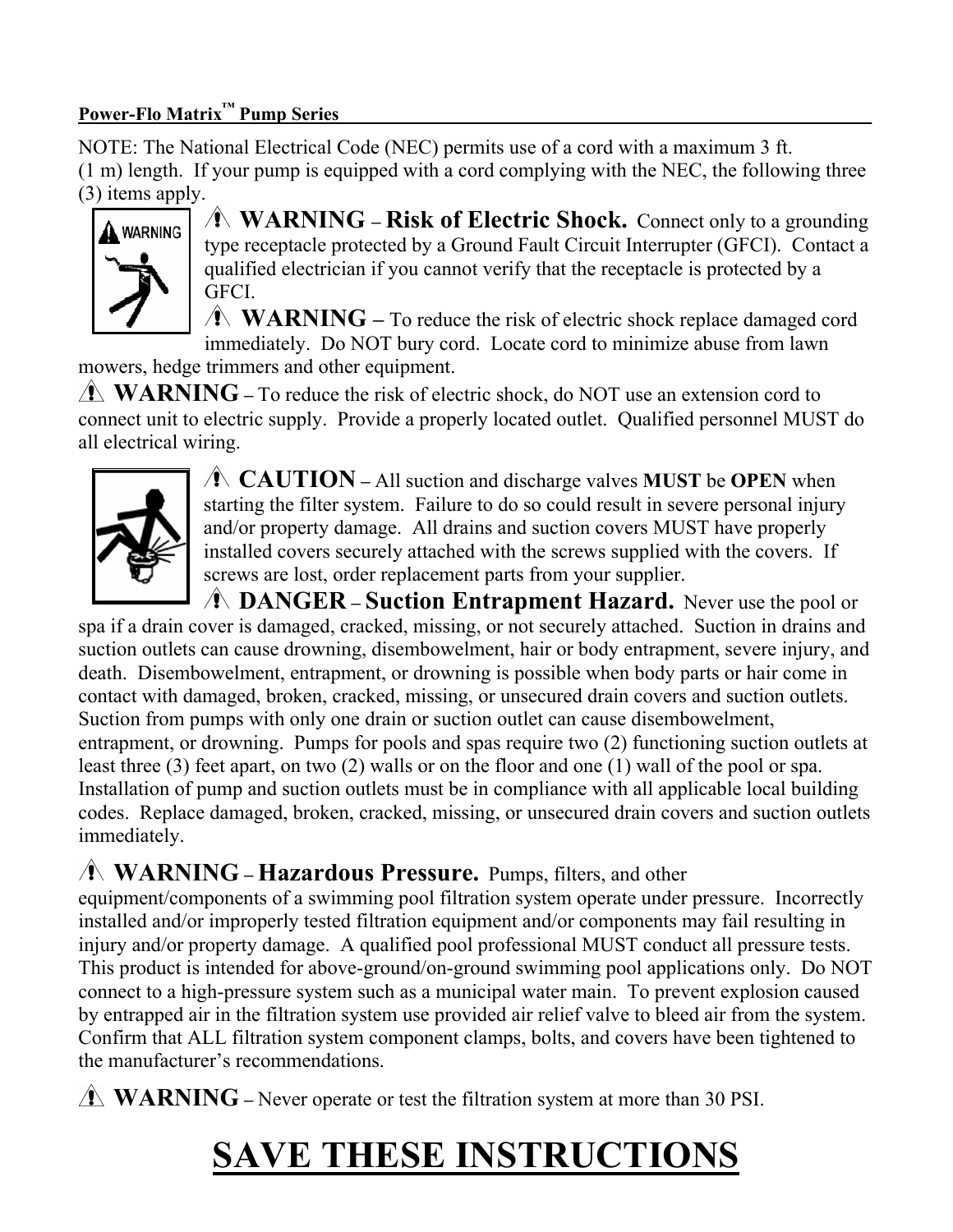## **Product Specifications**

#### **Dimensions**



## **General Information**

#### **Introduction**

This manual contains information for the proper installation and operation of the Hayward Power-Flo Matrix™ pump. The instructions in this manual **MUST** be followed precisely.

#### **Product Features**

- The Above-ground industry's largest above-ground strainer basket for large debris collection with minimal maintenance.
- Horizontal/Vertical Discharge Feature Simply converts from horizontal to vertical discharge orientation with the press of a button.
- Quick connect intake and discharge pipe connection.
- 'C' clip connector allows for easy disengagement of strainer housing in a matter of seconds for hassle-free maintenance.
- Heavy duty, high performance motor with integrated automatic thermal overload protector for years of operation.
- High quality Noryl<sup>®</sup> impeller with wide openings to prevent clogging by leaves and large debris.
- Durable, corrosion-proof housing for years of dependable service and all-weather performance.
- Heat resistant, double-sized seal for long, lasting efficiency.
- **Energy-efficient, protected rear-mounted switch.**
- Integral drain plug for easy winterization of pump

## **Installation Instructions**

#### **Pump Location**

For best pump performance, locate the system below the pool water line.



NOTE: ANSI/NSPI-4 Article V, standard for above-ground and on-ground pools, advises that components such as the filtration system, pumps and heater be positioned so as to prevent their being used as a means of access to th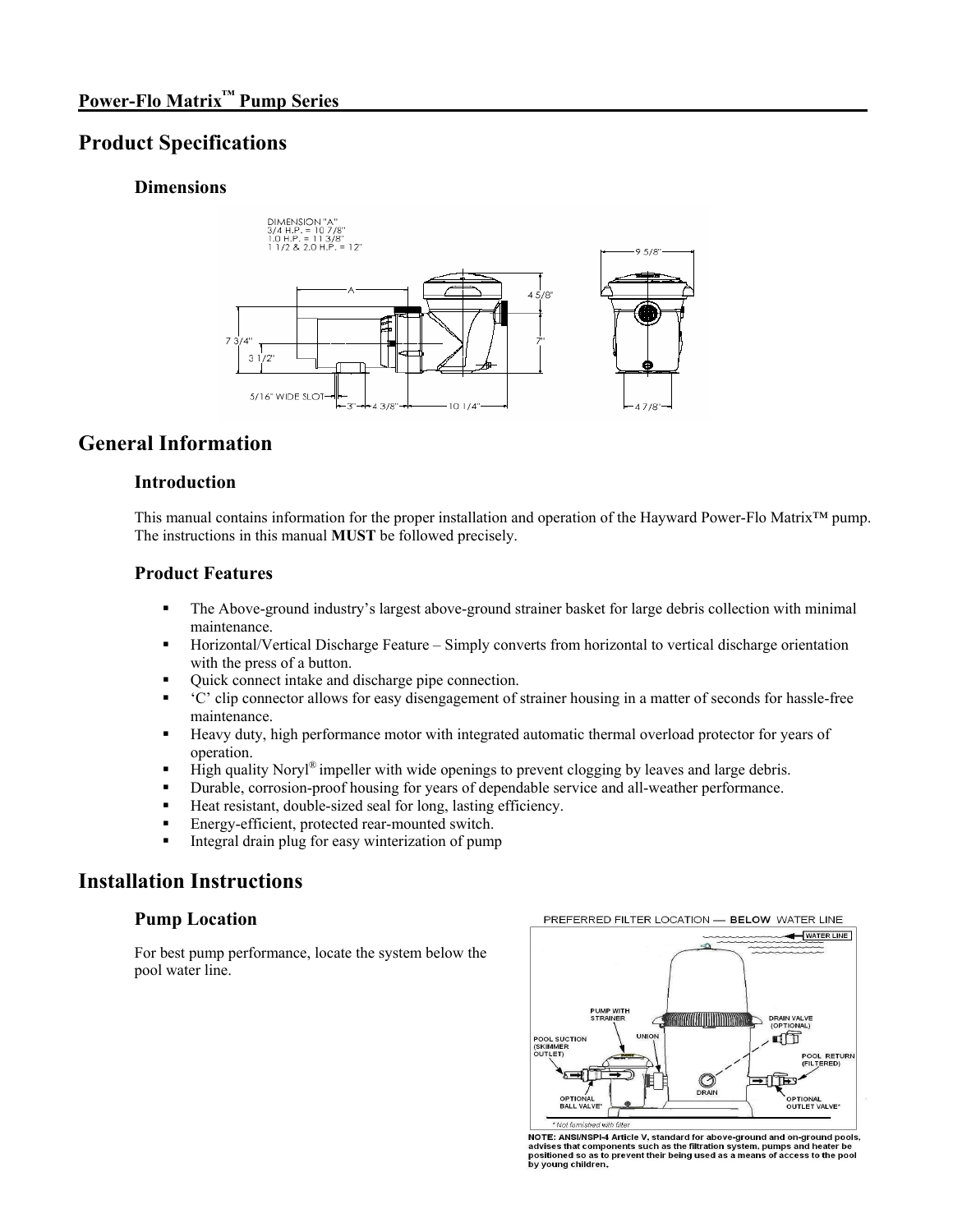## **Installation Instructions (cont.)**

### **Pump Location (cont.)**

Install pump on a firm, level base or pad to meet all local and national codes. The field supplied base or pad must be level and vibration-free.

Though the pump is designed for outdoor use, it is strongly advised to protect the electrical components from the weather. Select a well-drained area, one that will not flood when it rains. Pump motors require free circulation of air for cooling. Do not install pump in a damp or non-ventilated location.

### **Pump Mounting**

Fasten pump to base or pad with screws or bolts to further reduce vibration and stress on pipe or hose joints.

#### **NOTE: Allow adequate access for servicing pump and piping.**

#### **Plumbing**

To facilitate servicing of pump and to allow for indoor storage during the winter months, installing union connections at the suction and outlet ports is recommended.

Use **Teflon tape** to seal threaded connections on molded plastic components. All plastic fittings must be new or thoroughly cleaned before use. **NOTE: Do NOT use Plumber's Pipe Dope as it may cause cracking of the plastic components.** 

When applying **Teflon tape** to plastic threads, wrap the entire threaded portion of the male fitting with one to two layers of tape. Wind the tape clockwise as you face the open end of the fitting, beginning at the end of the fitting.

The pump suction and outlet ports have molded-in thread stops. Do **NOT** attempt to force hose connector fitting past this stop. It is only necessary to tighten fittings enough to prevent leakage. Tighten fitting by hand and then use a tool to engage fitting an additional 1 ½ turns. Use care when using Teflon tape as friction is reduced considerably; **do NOT over-tighten** fitting or you may cause damage. If leaks occur, remove connector, clean off old Teflon tape, rewrap with one to two additional layers of Teflon tape, and re-install connector.

## **Electrical**



 $\sqrt{\mathbf{N}}$  WARNING – Ground motor before connecting to electrical power supply. **Failure to ground pump motor can cause serious or fatal electrical shock hazard.** 

**WARNING – Do NOT ground to a gas supply line.**

 **WARNING – To avoid dangerous or fatal electrical shock, turn OFF power to motor before working on electrical connections.**

**WARNING – Ground Fault Circuit Interrupter (GFCI) tripping indicates** 

**electrical problem. If GFCI trips and won't reset, consult electrician to inspect and repair electrical system.**

**WARNING** – **Fire Hazard. Match supply voltage to motor nameplate voltage.** 

Insure that the electrical supply available agrees with the motor's voltage, phase, and cycle, and that the wire size is adequate for the H.P. (KW) rating and distance from the power source.

**NOTE: All electrical wiring MUST be performed by a qualified professional, and MUST conform to local codes and regulations.**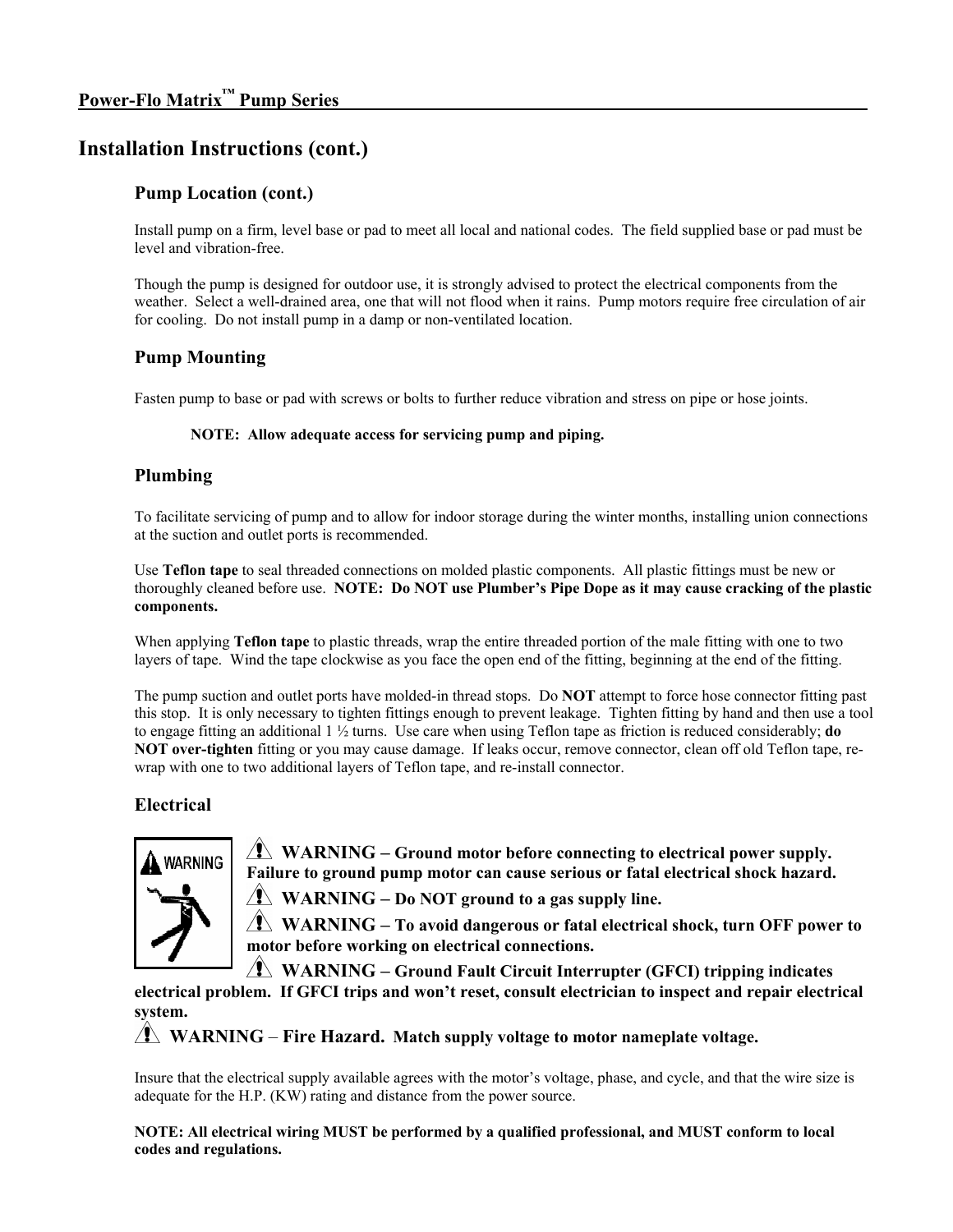## **Installation Instructions (cont.)**

#### **Electrical (cont.)**

#### **Voltage**

Voltage at motor **MUST NOT** be more than 10% above or below motor name plate rated voltage, or motor may overheat, causing overload tripping and reduced component life. If voltage is less than 90% or more than 110% of rated voltage when motor is running at full load, consult power company.

#### **Grounding/Bonding**

Install, ground, bond, and wire motor according to local or national electrical code requirements.

Permanently ground motor. Use green ground terminal provided under motor canopy or access place; use size and type wire required by code. Connect motor ground terminal to electrical service ground.

Bond motor to pool structure. Use a solid copper conductor, size or larger. Run wire from external bonding lug to reinforcing rod or mesh. Connect a No. 8 AWG (8.4 mm<sup>2</sup>) solid copper bonding wire to the pressure wire connector provided on the motor housing and to all metal parts of swimming pool, spa, or hot tub, and to all electrical equipment, metal piping or conduit within 5 ft. (1.5 m) of inside walls of swimming pool, spa, or hot tub.

#### **Wiring**

If other lights or appliances are also on the same circuit, be sure to add their amp loads before figuring wire and circuit breaker sizes. (NOTE: If unsure how to do this or if this is confusing, consult a licensed electrician). Use the load circuit breaker as the Master On-Off switch.

Install a Ground Fault Circuit Interrupter (GFCI) in circuit; it will sense a short-circuit to ground and disconnect power before it becomes dangerous to pool users. For size of GFCI required and test procedures for GFCI, see manufacturer's instructions.

In case of a power outage, check GFCI for tripping, which will prevent normal pump operation. Reset if necessary.

**NOTE: If you do not use conduit when wiring motor, be sure to seal wire opening on end of motor to prevent dirt, bugs, etc., from entering.**

## **New Installation – Start-Up & Operation**

#### **Prior to Start-Up**

Fill strainer housing with water to suction pipe level. **NEVER operate the pump without water**. Water acts as a coolant and lubricant for the mechanical shaft seal.

 **WARNING – NEVER run pump dry. Running pump dry may damage seals, causing leakage and flooding. Fill strainer housing with water before starting motor.**

 **CAUTION – Do NOT add chemicals to pool/spa system directly in front of pump suction. Adding undiluted chemicals may damage pump and voids warranty.**

**CAUTION – Before removing strainer cover:** 

- **1. STOP PUMP before proceeding.**
- **2. CLOSE VALVES in suction and outlet pipes.**
- **3. RELEASE ALL PRESSURE from pump and piping system.**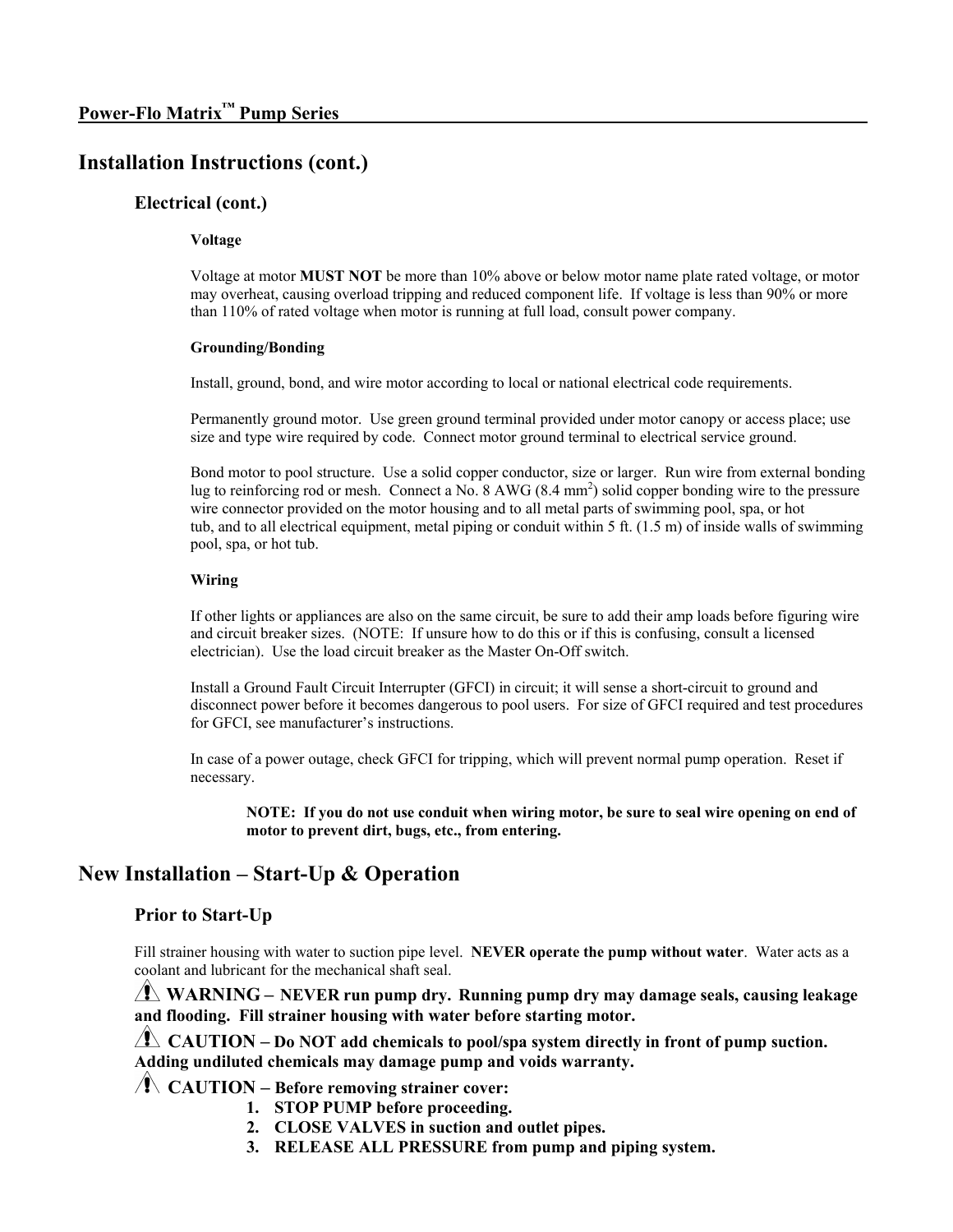## **New Installation – Start-Up & Operation (cont.)**

## **Prior to Start-Up (cont.)**



 **WARNING – If pump is being pressure tested, be sure pressure has been released before removing strainer cover.** 

**WARNING** – Do NOT block pump suction. To do so with body may cause fatal **injury. Small children using pool MUST always have close adult supervision.** 

## **Selecting Pump's Discharge Position (4 Steps)**

Your Hayward Power-Flo Matrix™ pump can be easily positioned for horizontal or vertical water discharge.

- **Step 1:** Remove **ALL** plumbing attached to pump. Remove pump from base (if applicable).
- **Step 2**: Remove strainer housing.
	- Disengage and lift off strainer cover.
	- Remove strainer basket.
	- Lift up on strainer 'C' clip and remove. (See Fig. 1)
	- Slide strainer housing forward and remove.

**Step 3**: Press positioning button located on pump housing and rotate discharge port to desired position.

#### **(NOTE:** Discharge port will only rotate ¼ turn.) Figure 1



**Step 4**: Assemble the pump by following the above directions in the reverse manner.

## **Priming Pump**

- Open all valves before starting system.
- Release all air from filter and piping system. **See filter owner's manual.**
- When water source is higher than the pump, pump will prime itself when suction and outlet valves are opened.
- Clean and lubricate strainer cover O-ring with "Jack's 327" each time it is removed.
- Clean and inspect O-ring; re-install on strainer cover.
- Replace strainer cover on strainer housing; turn clockwise to tighten cover. **NOTE: Tighten strainer cover by hand only (no wrenches) ¼ turn.**

If pump does NOT prime within ten minutes, stop motor and determine cause. Be sure all suction and discharge valves are open when pump is running. See Troubleshooting Guide.

## **Storage/Winterization**

 **WARNING – Explosion Hazard. Purging the system with compressed air can cause components to explode, with risk of severe injury or death to anyone nearby. Use only a low pressure (below 5 PSI), high volume blower when air purging the pump, filter, or piping.** 

**CAUTION – Allowing the pump to freeze will void the warranty.**

 **CAUTION – Do NOT use anti-freeze solutions (except propylene glycol) in your pool/spa system. Propylene glycol is non-toxic and will not damage plastic system components; other antifreezes are highly toxic and may damage plastic components in the system.**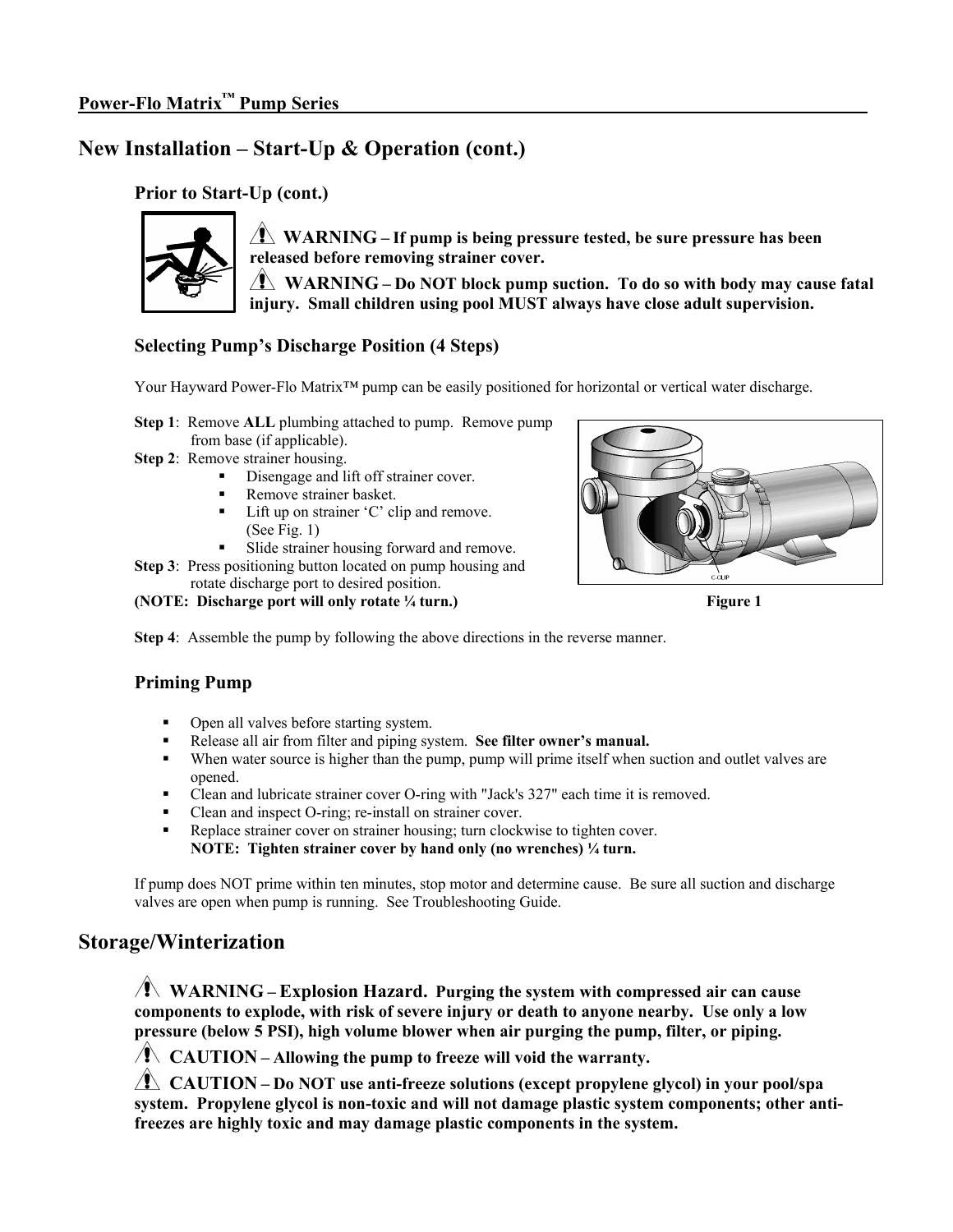## **Storage/Winterization (cont.)**

Drain all water from pump and piping when expecting freezing temperatures or when storing pump for a long time (see instructions below).

Gravity drain system as far as possible.

Keep motor dry and covered during storage. To avoid condensation/corrosion problems, do NOT cover or wrap pump with plastic film or bags.

### **Storing Pump For Winterization**

#### **WARNING – To avoid dangerous or fatal electrical shock hazard, turn OFF power to motor before draining pump.**



- 1. Drain water level below all inlets to the pool.
- 2. Remove drain plug from bottom of strainer body.
- 3. Disconnect pump from base.
- 4. Once the pump is removed of water, re-install the strainer lid and strainer plug.
- 5. Store pump in a dry enclosure.

## **Start-Up For Winterized Equipment**

- 1. Securely mount pump to base.
- 2. Install all intake and output fittings and piping.
- 3. Refill pool to proper water level.
- 4. Prime pump according to instructions.

## **Shaft Seal Change Instructions**

## **IMPORTANT SAFETY INSTRUCTIONS PLEASE READ AND FOLLOW ALL INSTRUCTIONS**

When servicing electrical equipment, basic safety precautions should always be observed including the following. Failure to follow instructions may result in injury.

#### A. **WARNING** – **To reduce risk of injury, do not permit children to use this product.**

- B. Disconnect all electrical power service to pump before beginning shaft seal replacement.
- C. Only qualified personnel should attempt rotary seal replacement. Contact your local authorized Hayward Dealer or service center if you have any questions.
- D. The National Electrical Code requires either a three (3) foot maximum twist-lock cord set with a GFCI protected receptacle or hard wire (conduit) connection for swimming pool pump installation. Do not use extension cords.

## **SAVE THESE INSTRUCTIONS**

Exercise extreme care in handling both the rotating and the stationary sections of the two-part replacement seal. Foreign matter or improper handling will easily scratch the graphite and ceramic sealing surfaces.

- 1. Shut off water flow to pump by closing appropriate valves or by plugging both the skimmer outlet port and return port to pool. Disconnect piping or hoses from the motor/pump assembly.
- 2. Remove the strainer by disengaging and removing the strainer cover. Remove the basket. Lift up on strainer 'C' clip and remove. Finally, slide strainer housing forward and remove.
- 3. Unscrew eight (8) screws and remove pump cover, exposing the impeller.
- 4. Remove the canopy or the shaft cover plate from the end of motor opposite the impeller.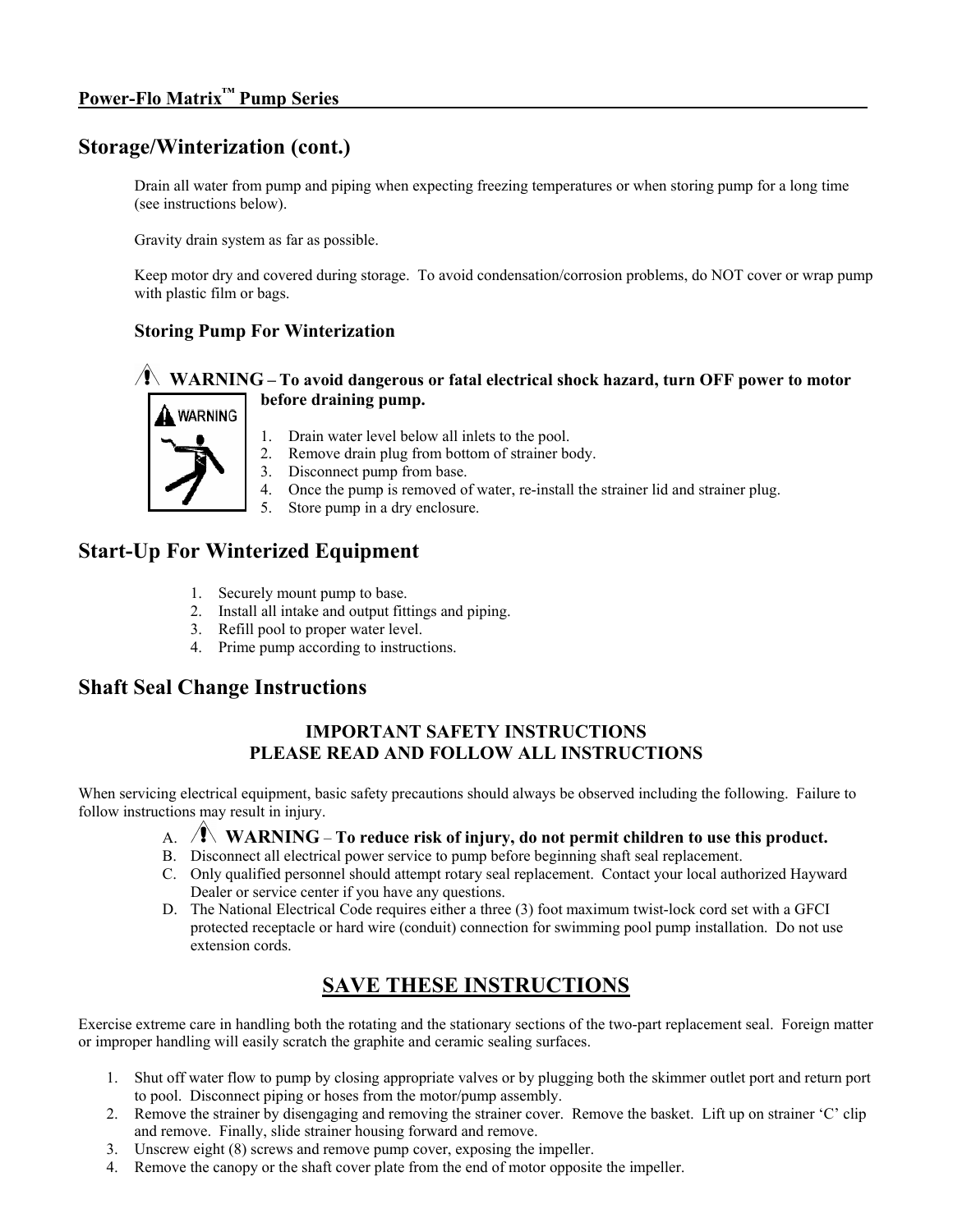## **Shaft Seal Change Instructions (cont.)**

- 5. Hold the motor shaft securely by either inserting a screwdriver in slot at end of shaft or by using an open-end wrench to engage the flat surfaces provided near end of motor shaft. Rotate the impeller ina a counterclockwise direction and remove it from the motor shaft.
- 6. Note how the steel spring section of the old seal is positioned on impeller hub and remove it by pulling from the impeller.
- 7. Loosen four (4) motor through bolts from the back of motor and remove pump housing/shroud from the front of the motor.
- 8. Remove the ceramic stationary portion of the old seal by pressing the white ceramic seat out of the pump housing recess. If assembly is tight, tap lightly from the "motor" side.
- 9. Clean and lubricate the impeller stem and the pump housing recess with a dilute solution of non-granulated liquid-type soap. Do not use petroleum or silicone lubricants as these can contribute to seal leakage.
- 10. Press the new rotating portion of the seal assembly onto the impeller stem with the polished black graphite surface facing away from the impeller.
- 11. Carefully press the stationary ceramic portion of the seal into the recess of the pump housing/shroud, with the polished flat surface facing out.
- 12. Carefully insert the motor shaft through the pump housing/shroud and align with white ceramic stationary seal assembly in place and secure the motor to pump housing/shroud with four (4) motor through bolts removed in step #7. Be sure motor base and pump discharge port are positioned properly. Alternately tighten the motor through bolts until the pump housing is secure. Make certain motor shaft turns freely before proceeding.
- 13. Screw the impeller (clockwise) with the rotating portion of seal in place onto the motor shaft. Hand-tighten the impeller in place.
- 14. Clean (replace if necessary) the O-ring and replace on pump cover. Assemble the pump cover to the pump housing/ shroud with the eight (8) screws removed in step #3. Tighten screws alternately and evenly.
- 15. Re-assemble strainer by sliding strainer housing onto pump cover. Install strainer 'C' clip by pushing clip down onto grooved pump cover coupling. Insert basket and fasten strainer cover.
- 16. Reconnect pump to the piping or hoses provided. Open all valves and make sure that the pump strainer housing is full of water before restarting the pump.

## **Troubleshooting**

## **Motor Will NOT Start – Check For:**

- 1. Improper or loose wiring connections; open switches or relays; tripped circuit breakers, GFCI's, or blown fuses.
- 2. Manually check rotation of motor shaft for free movement and lack of obstruction. (See steps  $4 \& 5$  of "Shaft" Seal Change Instructions" in this manual.)
- 3. If you have a timer, be certain it is working properly. Bypass it if necessary.

#### **Motor Shuts OFF – Check For:**

- 1. Undersized wiring; loose connections; etc.
- 2. Low voltage at motor or power drop (frequently caused by undersized wiring or extension cord use).
- 3. Mechanical binding and electrical overload.

**NOTE:** Your Hayward pump motor is equipped with an "automatic thermal overload protector." The motor will automatically shut off if power supply drops before heat damage can build up causing windings to burn out. The "thermal overload protector" will allow the motor to automatically restart once the motor has cooled, provided the power source is again up to proper levels. It will continue to cut On/Off until the problem is corrected. **Be sure to correct cause of overheating.** 

## **Motor Hums, But Does NOT Start – Check For:**

- 1. Centrifugal switch stuck in OPEN position.
- 2. Binding of motor shaft.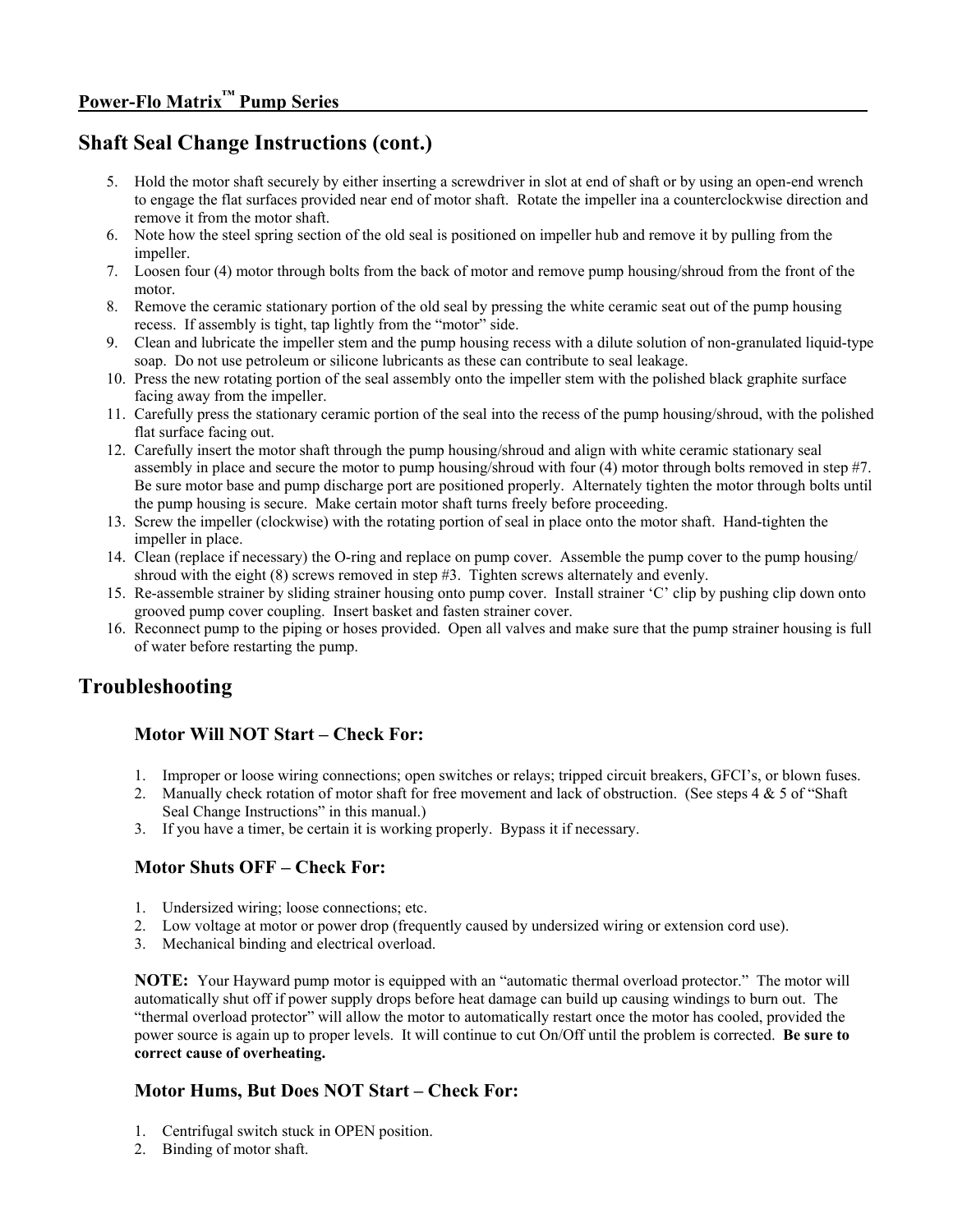## **Troubleshooting (cont.)**

### **Pump Won't Prime**

- 1. Make sure pump/strainer housing is filled with water and the cover O-ring is clean, also be sure it is properly seated in the cover O-ring groove. Make sure strainer cover is locked firmly in position and lubricated with "Jack's 327."
- 2. Make sure all suction and discharge valves are fully open and not blocked, that pool water level is at proper level, and that skimmer weir is not hung up or binded on skimmer wall.
- 3. Block off to determine if pump will develop a vacuum. You should have 5"-6" of vacuum at the strainer cover **(Only your pool dealer can confirm this with a vacuum gauge)**. You may be able to check by removing the skimmer basket and holding your hand over the bottom port with skimmer full and pump running. If no suction is felt, check for line blockage.
	- a. If pump develops a vacuum, check for blocked suction line or dirty strainer basket, an air leak in the suction piping may be the cause.
	- b. If pump does not develop a vacuum and pump has sufficient "priming water":
		- i. Re-check strainer housing cover and all threaded connections for suction leaks. Check if all hose clamps are tight.
		- ii. Check voltage to ensure that the motor is rotating at full RPM's.
		- iii. Open housing cover and check for clogging or obstruction in suction. Check impeller for debris.
		- iv. Remove and replace shaft seal only if it is leaking.

### **Low Flow – Generally, Check For:**

- 1. Clogged or restricted strainer or suction line; undersized pool piping.
- 2. Plugged or restricted discharge line of filter, valve partially closed (high gauge reading). How to correct: Sand filters – backwash as per manufacturer's instructions; D.E. filters – backwash as per manufacturer's instructions; Cartridge filters – clean or replace cartridge.
- 3. Air leak in suction (bubbles issuing from return fittings). Re-tighten using Teflon tape.
- 4. Plugged or restricted impeller or impeller sheared off. Replace including new seal assembly.

## **Noisy Pump – Check For:**

- 1. Air leak in suction piping causing rumbling in pump.
- 2. Cavitation due to restricted or undersized suction line or leak at any joint, low water level in pool, and unrestricted discharge return lines. Correct suction condition or throttle return lines, if practical. Holding hand over return fitting will sometimes prove this point or putting in a smaller eyeball fitting.
- 3. Vibration due to improper mounting, etc. Put a rubber pad under metal mounting feet.
- 4. Foreign matter in pump housing. Loose stones/debris hitting impeller could be cause, remove any of the above.
- 5. Motor bearings noisy from normal wear, rust, overheating, or concentration of chemicals causing seal damage which will allow chlorinated water to seep into bearings wiping out the grease causing bearing to whine. All seal leaks should be replaced at once.
- 6. Equipment base vibrating.

## **Maintenance**

- Clean strainer basket regularly. Do NOT strike basket to clean. Inspect strainer cover gasket regularly and replace as necessary.
- Hayward pumps have self-lubricating motor bearings and shaft seals. No lubrication is necessary.
- Keep motor clean. Insure air vents are free from obstruction.
- Occasionally, shaft seals must be replaced, due to wear or damage. See "Shaft Seal Change Instructions" in this manual.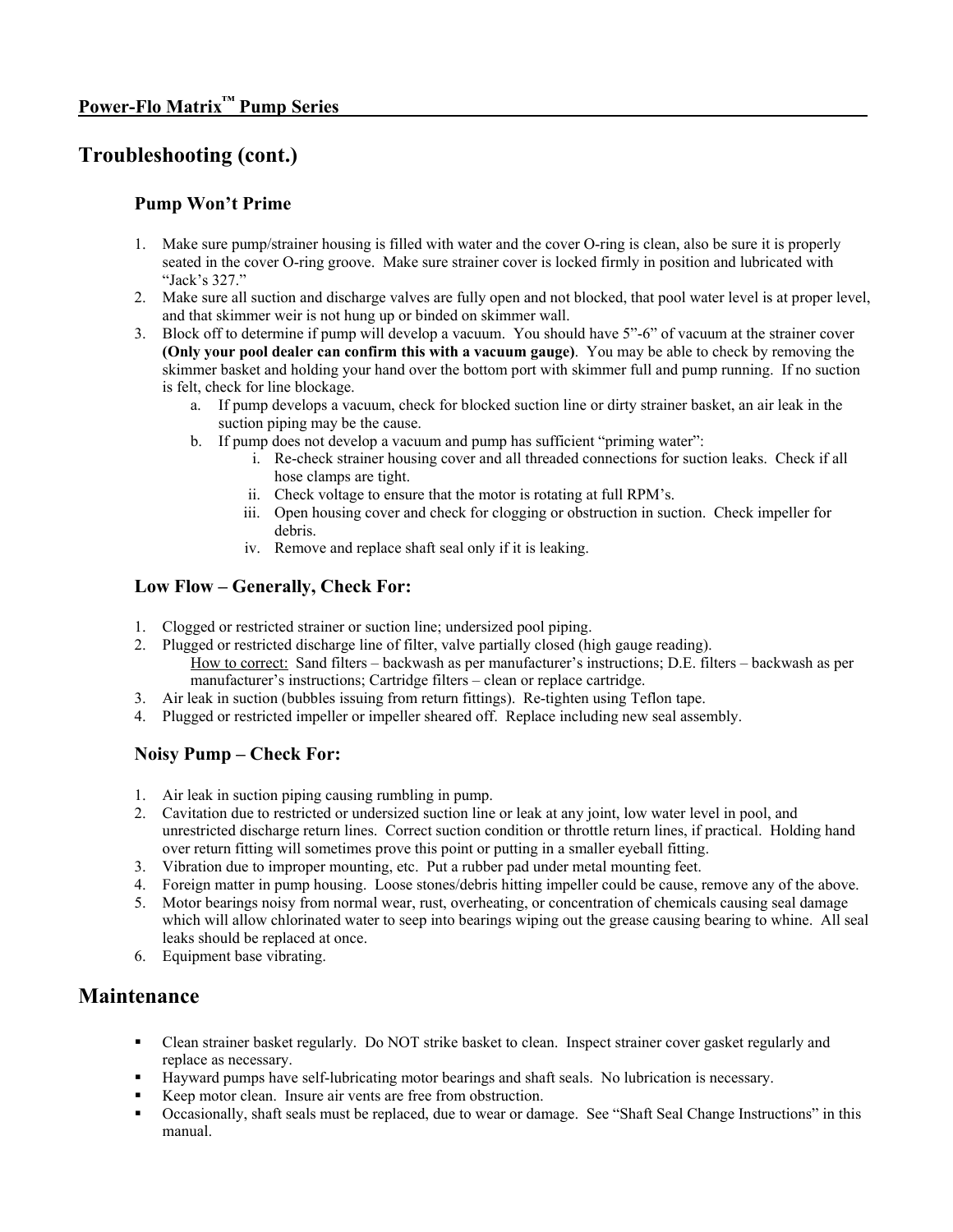## **Replacement Parts**

**Parts Diagram** 



## **Parts Listing**

| Ref. No.        | Part No.           | <b>Description</b>                                          | Ctn. Qty. | No. Req'd |
|-----------------|--------------------|-------------------------------------------------------------|-----------|-----------|
|                 | <b>SPX5500D</b>    | Strainer Cover with Lock Ring $& O'$ Ring                   | 10        |           |
| 2               | <b>SPX5500H</b>    | Strainer Cover 'O' Ring                                     | 10        |           |
| 3               | <b>SPX5500F</b>    | <b>Strainer Basket</b>                                      | 10        |           |
| 4               | <b>SPX5500G</b>    | Strainer Retainer/ 'C' Clip                                 | 10        |           |
| 5               | <b>SPX5500C</b>    | <b>Strainer Housing</b>                                     |           |           |
| 6               | <b>SPX1700FG</b>   | Drain Plug w/ Gasket                                        | 10        |           |
|                 | <b>SPX5500K</b>    | Strainer 'O' Ring                                           | 10        |           |
| 8               | SPX0714Z48         | Screw, $\#14 \times 1/4$ " Type B Pan Head                  | 80        |           |
| 9               | <b>SPX5500B</b>    | Pump Cover                                                  |           |           |
| 10              | SPX0710XZ5         | Housing 'O' Ring                                            | 10        |           |
| 11              |                    | Impeller (Refer to Part No. on Original Equipment)          | *         |           |
| 12              | <b>SPX1500KA</b>   | <b>Shaft Seal Assembly</b>                                  | 10        |           |
| 13              | <b>SPX5500A</b>    | Pump Housing                                                |           |           |
| 14              | <b>SPX5500E</b>    | Shroud Assembly                                             |           |           |
| 15a             | SPX1510Z1E         | <sup>3</sup> / <sub>4</sub> HP Motor with Switch, Flex-48   |           |           |
| 15 <sub>b</sub> | <b>SPX1510Z1XE</b> | 1 HP Motor with Switch, Flex 48                             |           |           |
| 15c             | <b>SPX1515Z1E</b>  | 1 <sup>1</sup> / <sub>2</sub> HP Motor with Switch, Flex-48 |           |           |
| 15d             | SPX1520Z1ESC       | 2 HP Motor with Switch, Flex-48                             |           |           |
| 15e             | SPX1524Z1ESC       | 2 1/2 HP Motor with Switch, Flex-48                         |           |           |
| 16 (optional)   | SP1500UNPAK2       | Union Connector Assembly                                    | 50        |           |